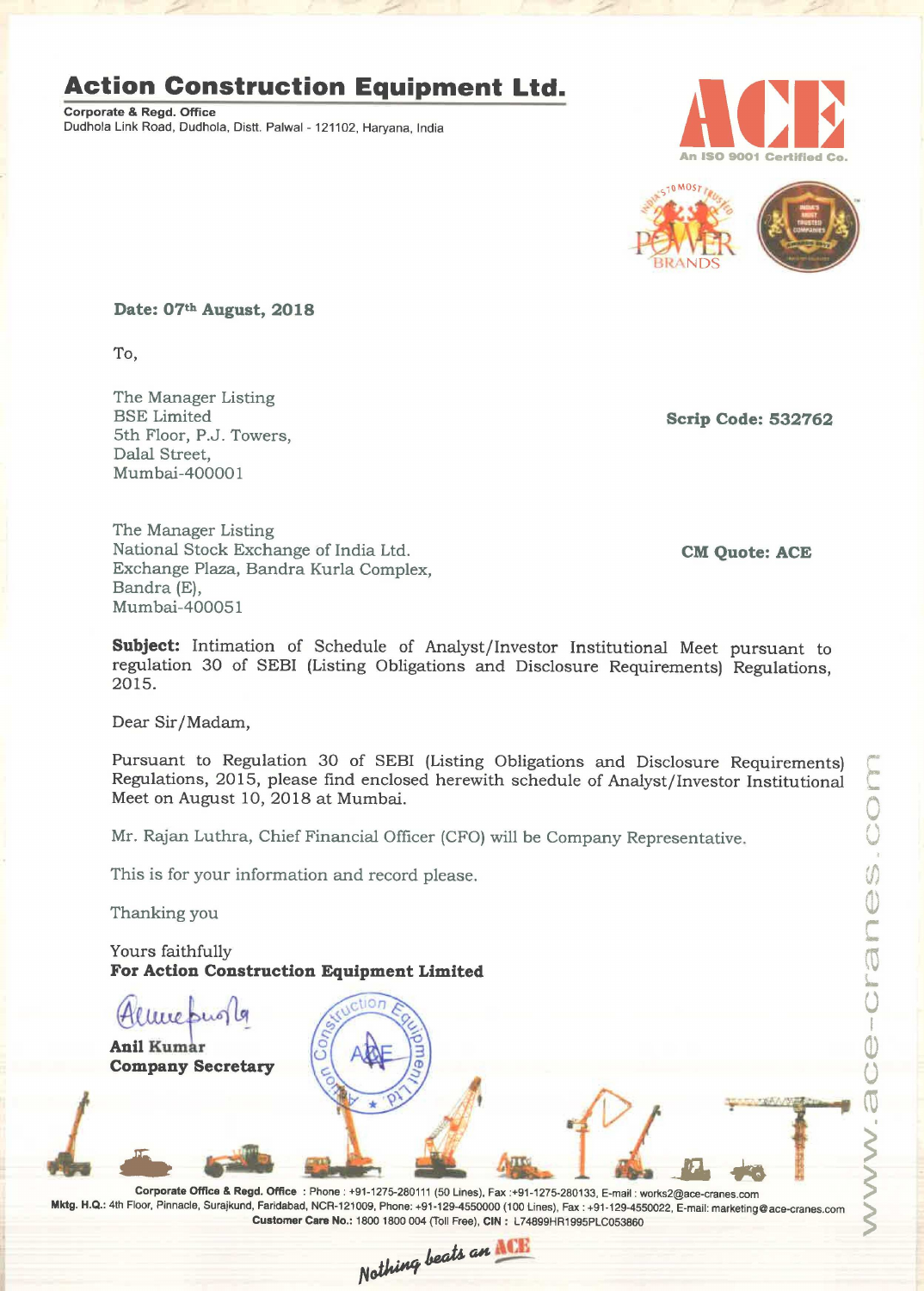## **Emkay Confluence Ideas for Tomorrow**

August 9<sup>th</sup> - 10<sup>th</sup>, 2018 | Grand Hyatt, Mumbai



#### **XIDBS** VICKERS SECURITIES

| <b>Action Construction Equipment</b> |                                                               |  |
|--------------------------------------|---------------------------------------------------------------|--|
| <b>August 10, 2018</b>               |                                                               |  |
| 10:30AM - 11:30AM                    | Anirudh Singhi (IDBI Mutual Fund)                             |  |
|                                      | Abhijit Mukherjee (Lucky Securities)                          |  |
|                                      | Rohit Seksaria (Sundaram AMC)                                 |  |
|                                      | Rahul Kumar (Singular Capital)                                |  |
|                                      | Sachin Mehta (Avendus Capital Alternate Strategies Pvt. Ltd.) |  |
|                                      | Omprakash Kuckian (Plutus Capital)                            |  |
|                                      | Rahul (Ampersand Capital Investment Advisor)                  |  |
|                                      | arpit (systematix)                                            |  |
| 11:30AM - 12:30PM                    | Sanjay Chhabaria (JM Financial Asset Management)              |  |
|                                      | Mitul Mehta (Lucky Securities)                                |  |
|                                      | Sachin Kasera (Lucky Securities)                              |  |
|                                      | Kushal Khandwala (Lucky Securities)                           |  |
|                                      | Pritesh Chheda (Lucky Securities)                             |  |
|                                      | Ankit Babel (Subhkam Ventures (I) Private Limited)            |  |
|                                      | Farokh Pandole (Avestha Fund Managment LLP)                   |  |
|                                      | Hemang Kapasi (sanctum wealth)                                |  |
| 12:30PM - 1:30PM                     | Lunch-Break                                                   |  |
| 1:30PM - 2:30PM                      | Ajay Khandelwal<br>(BOI AXA Investment Managers)              |  |
|                                      | Varun Agrawal (BOI AXA Investment Managers)                   |  |
|                                      | Sumit Jain (ASK Investment Managers Pvt. Ltd.)                |  |
|                                      | Dhruvesh Shah (IDBI Federal Life Insurance)                   |  |
|                                      | Neelesh Dhamnaskar (Religare Asset Management)                |  |
|                                      | Neelesh Wagle (Suyash Advisors)                               |  |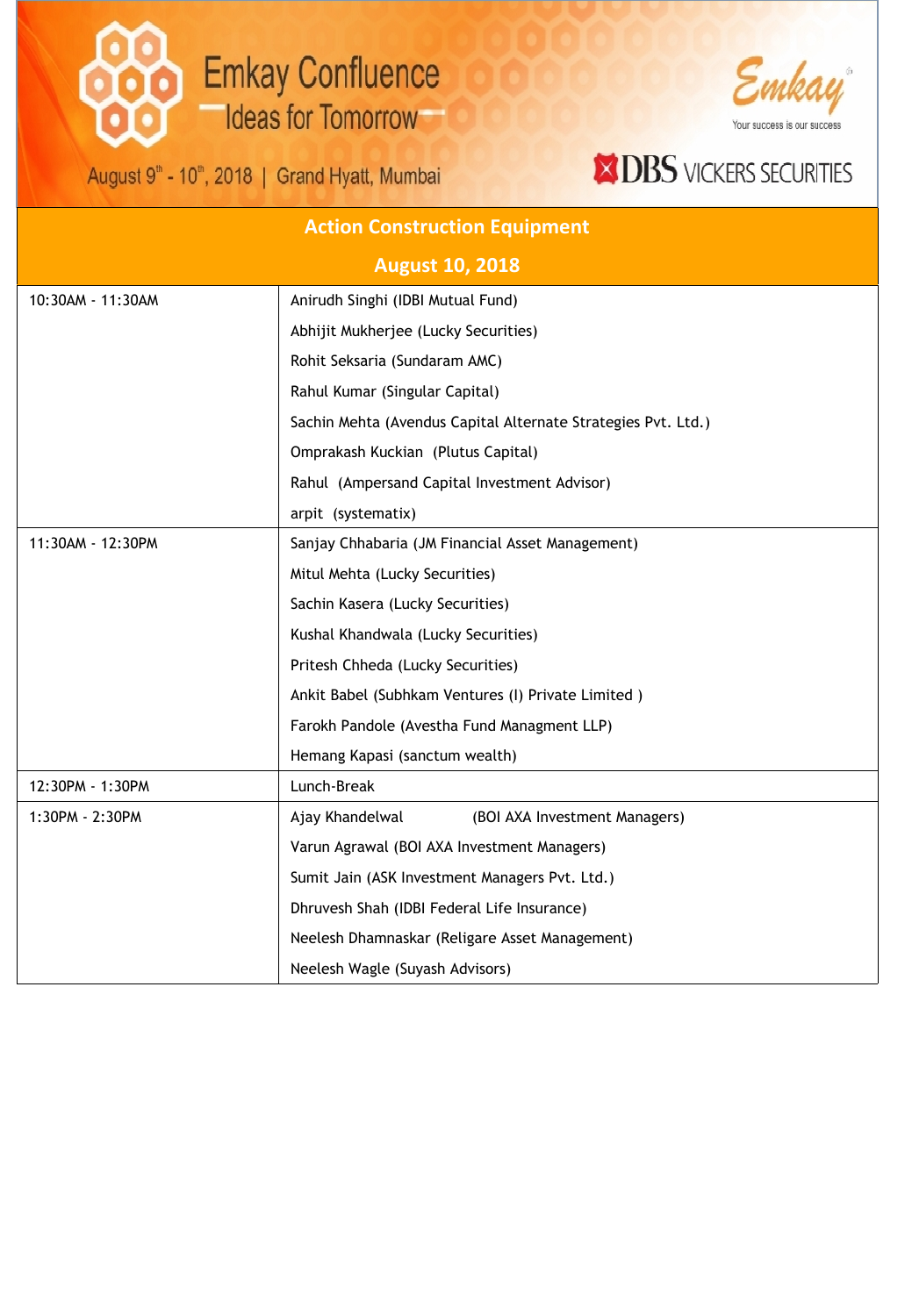# **Emkay Confluence Ideas for Tomorrow**

August 9<sup>th</sup> - 10<sup>th</sup>, 2018 | Grand Hyatt, Mumbai



### **XIDBS** VICKERS SECURITIES

|                   | Jignesh Kamani (Grantham Mayo, Van Otterloo (GMO via PNOTES))<br>Trupti Agarwal (White OAK Capital) |  |
|-------------------|-----------------------------------------------------------------------------------------------------|--|
|                   |                                                                                                     |  |
| 2:30PM - 3:30PM   | IT Test (Emkay Global Financial Services Limited)                                                   |  |
|                   | Vishal Biraia (Aviva Life Insurance)                                                                |  |
|                   | Ronak Morjaria (Edelweiss Mutual Fund)                                                              |  |
|                   | Nitin Bansal (Tata AIA Life Insurance)                                                              |  |
|                   | Amitabh Chakraborty (Kitara Cap.)                                                                   |  |
|                   | Abhisekh Trivedi (Kitara Cap.)                                                                      |  |
|                   | Rishi Garg (Prime India Opportunity Fund Ltd)                                                       |  |
|                   | Sheetal Shah (IDBI PMS)                                                                             |  |
| $3:30PM - 4:30PM$ | Karthi Keyan (Suyash Advisors)                                                                      |  |
|                   | Sachin Bhartiya (Lighthouse Advisors India Private Limited)                                         |  |
|                   | Abhay Modi (Artemis)                                                                                |  |
|                   | Dhruv Shah (Ambika Fincap Consultants)                                                              |  |
|                   | Prem Thakker (Unilazer)                                                                             |  |
|                   | AJAY UPADHYAY (GREEN LANTERN CAPITAL LLP)                                                           |  |
|                   | Sandeep Baid (Quest Investment Advisors Pvt Ltd.)                                                   |  |
|                   | Priyakant Dave (Quant Mutual Fund)                                                                  |  |
| 4:30PM - 5:30PM   | Amit Sureka (Bharti Axa Insurance)                                                                  |  |
|                   | Balwindar Singh (Canara HSBC OBC Life Insurance)                                                    |  |
|                   | Manish Bhandari (Vallum Capital)                                                                    |  |